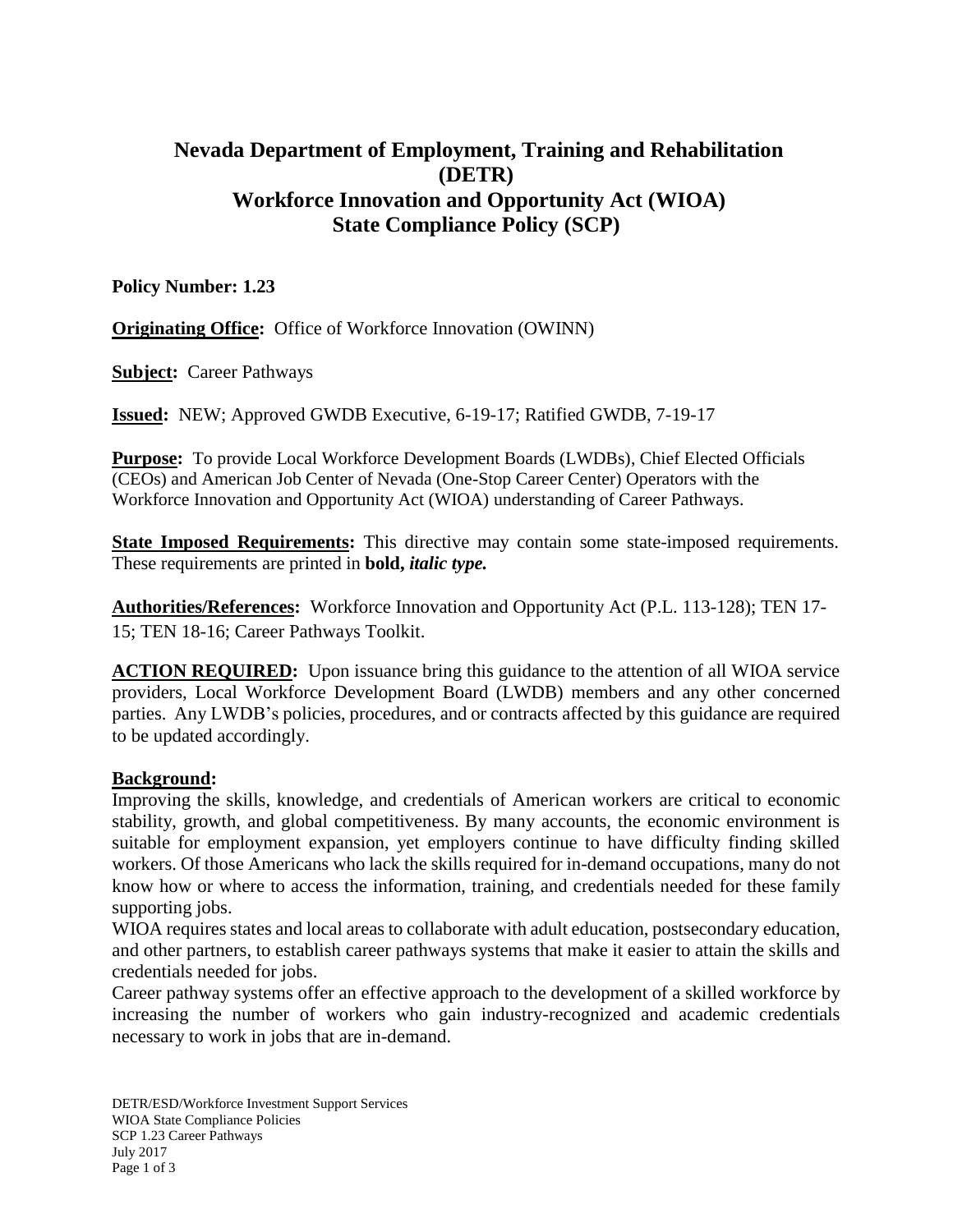# **Policy and Procedure:**

## **(TEN 17-15)**

Career pathways are the new way of doing business, and they operate at two levels—a systems level and an individual program level. At the systems level, career pathways development is a broad approach for serving populations that may experience significant barriers to employment and can substantively alter the way the workforce system delivers its services and its relationship with partner organizations and stakeholders. Career pathway programs offer a clear sequence, or pathway, of education coursework and/or training credentials aligned with employer-validated work readiness standards and competencies. The Career Pathways Toolkit (reference detail and link below) predominantly focuses on building career pathway systems although there are also some tools included that support career pathways program development.

*In Nevada, "Career pathway" is defined as an aligned system of industry-recognized academic and technical courses, workplace training programs, support services, and workforce preparation activities that help an individual enter or advance within a given occupation or industry sector. Learners may enter at various points along a pathway; earn indicators of completion which hold labor market value, including but not limited to diplomas, certificates, credentials, and degrees; and obtain employment, job retention, and/or wage gains as a result.*

*In defining what "career pathways" mean for Nevada, key partners were engaged with the Governor's Office:*

- *The Governor's Workforce Development Board*
- *Local Workforce Boards*
- *Office of Workforce Innovation*
- *The Nevada Department of Education*
- *The Nevada System of Higher Education*
- *The Department of Employment Training and Rehabilitation*
- *Business representatives*

# **Federal resources-Career Pathways Toolkit:**

This revised, 2015, Toolkit continues the spirit of the original Career Pathways Toolkit: to provide the workforce system with a framework, resources, and tools for states and local partners to develop, implement, and sustain career pathways systems and programs. This revised Toolkit acknowledges many of the U.S. Department of Labor's (USDOL) strategic investments to create and sustain a demand-driven employment and training system as part of a larger national effort. It incorporates the One-Stop Career Center competency model as a building block for creating career pathway programs and references the One-Stop Career Center credentials Toolkit as an easy way to search existing industry-recognized credentials. This version also maintains the original framework but reflects substantial gains in knowledge and experience as well as reflects the system's new guiding legislation, WIOA.

The "Career Pathways Toolkit: A Guide for System Development" is available here: [www.doleta.gov/usworkforce/pdf/career\\_pathways\\_toolkit.pdf](http://www.doleta.gov/usworkforce/pdf/career_pathways_toolkit.pdf)